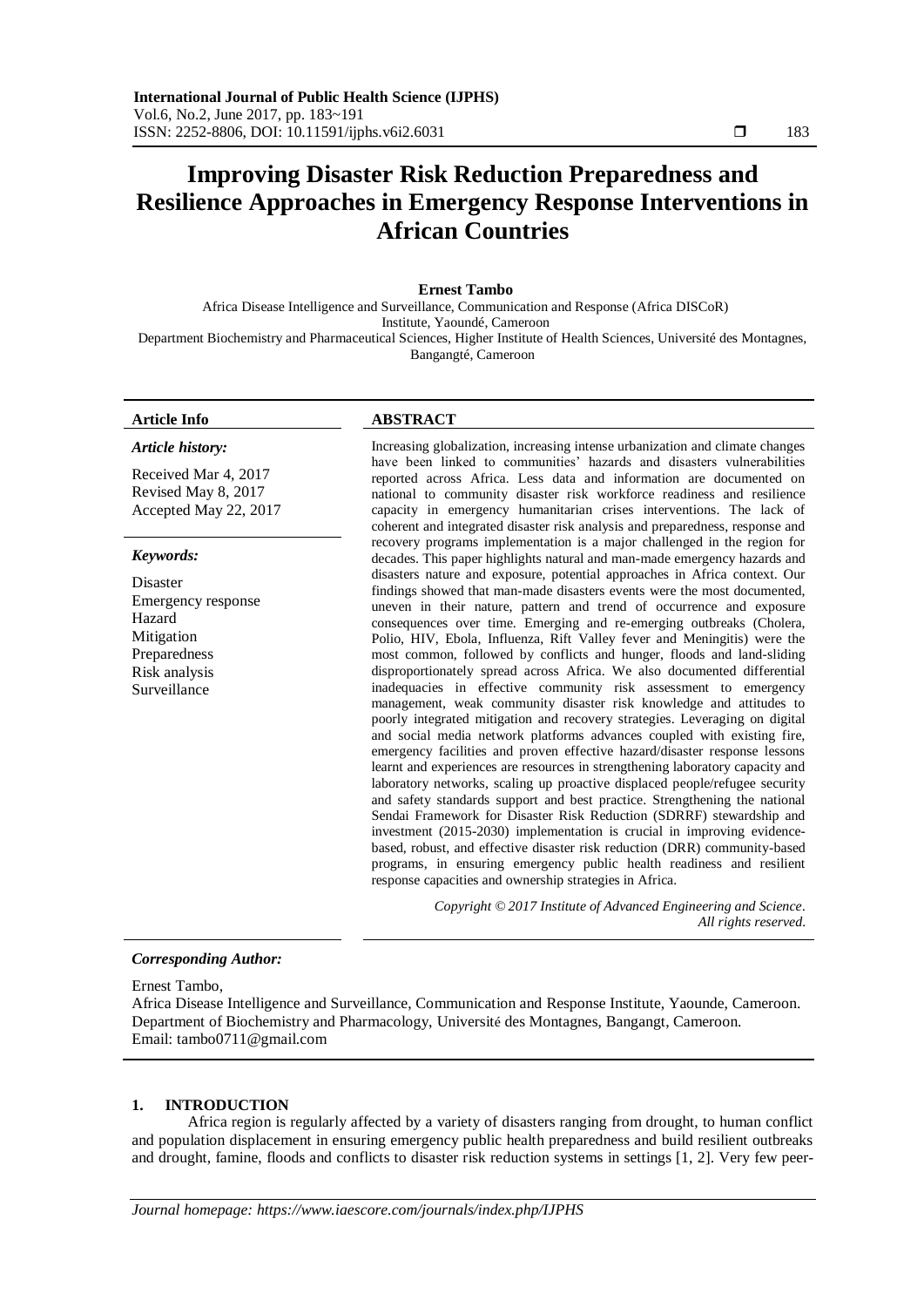reviewed publications have assessed the variation in the extent and magnitude of hazard and disaster consequences associated emergency response remain poorly appraised and understood across Africa [2]. Yet, the region remains challenged with a variety of acute and extreme man and natural disaster conditions and impact such as outbreaks, extreme weather and climate changes, droughts and wildfire, coastal erosion, environmental and chemical hazards [3, 4]. However, the lack of inadequacy of finance and logistics, limited inter-sectorial collaboration and coordination, inadequate surveillance and lack of early detection/ reporting, lack of commitment, weak capabilities (performance, roles and experiences), weak health systems and lack personnel at the operational levels, and veterinary public health services as well as poor resources, lack of coherent risk assessment and emergency response plans [1, 3, 5]. Coordinated planning and response mechanisms, prudent budget allocation and legal frameworks for disaster management should be addressed by both local governments and key partners towards coherent and sustainable disaster preparedness and response programs and activities related drought, famine, floods and conflicts to outbreaks crises impact on human, animals and ecosystem.

Developing hazard and disaster surveillance and responsegoals and objectives, identify knowledge gaps inresponsecapabilities, and determine strategies for coordinated and sustainable local, national and regional response and resilienceactivities in line international health regulations core capacities and Human Rights [3, 5]. Understanding and establishing operational public health risk assessment and needs, and capacity development is imperative in developing, upgrading and standardizing preparedness and emergency response activities and guidelines. Supporting formal disaster risk graduate curriculum, training and retraining courses or workshops implementation is needed to enhance knowledge and practices in emerging threats and epidemics line with adopted WHO checklist covering hospitalpreparedness, equipment, workforce and surge capacity planning and best practices for public healthemergencies mitigation and resilience at all levels [6, 7]. Fostering the implementation of "people-centered disaster risk-reduction" approach is vital to mitigate the impact of existing and future disasters crises through building preparedness and recovery pillars in enhancing peoples' or community awareness and resilient capacity to prepare for and withstand threats. Furthermore, strengthening disaster risk reduction (DRR) resilience competencies by integrating gender-based approach and concerns underscores all preparedness to recovery capabilities and interventions benefits in sustainable development across Africa communities [8]. Strengthening long-term disaster risk assessment and identification interventions such as emergency preparedness, response and recovery; mainstream risk reduction institutional and community-based capacity to real time threat surveillance and early warning systems (SEWS) is paramount. Nurturing governments and stakeholders commitment financial interment in disaster risk reduction preparedness and emergency response competencies is vital to address DRRimplementation workforce and facilities gaps, as key priority policy on national DRR resilience strategy in enhancing national and regional Disaster Risk Management (DRM) programs and actions plans [3, 9].

Strengthening community and public health hazard and disaster operational research, early community preparedness, awareness and health education, empowerment and resilience, planning and decision making policy in emergency capacity development and response initiative and programs are needed. Strengthening and sustaining public health laboratories surveillance and response systems including community-based early detection, risk communication and rapid response actions in hazards and disasters. Local, national/regional integrated hazard program resource and aptitude in emergency preparedness and response management, action plans and contingency measures in establishing 'risk-based surveillance' hot spots for zoonotic epidemics. Hence, building community disaster risk resilience and culture best practice in needed to strengthening disaster risk and outbreak preparedness and response in line with Africa Union (AU, 2063) and WHO/AFRO initiatives [10, 11].

This paper analyses the natural and man-made emergency disaster risk occurrence and pattern towards implementing robust, innovative and effective community-based disaster riskreduction emergency preparedness and response policies, resilient programs ownership and action plans in African countries.

# **2. DEFINITION OF COMMON TERMS IN DISASTER RISK REDUCTION (DRR)**

**Hazard:** A potentially damaging physical event, phenomenon or human activity, which may cause the loss of life or injury, property damage, social and economic disruption or environmental degradation.

**Risk:** The probability of harmful consequences, or expected loss (of lives, people injured, property, livelihoods, economic activity disrupted or environment damaged) resulting from interaction between natural or human-induced hazards and vulnerable/capable conditions.

**Disaster:** A serious disruption of the functioning of a community or society causing widespread human, material, economic or environmental losses which exceed the ability of the affected community/society to cope using its own resources.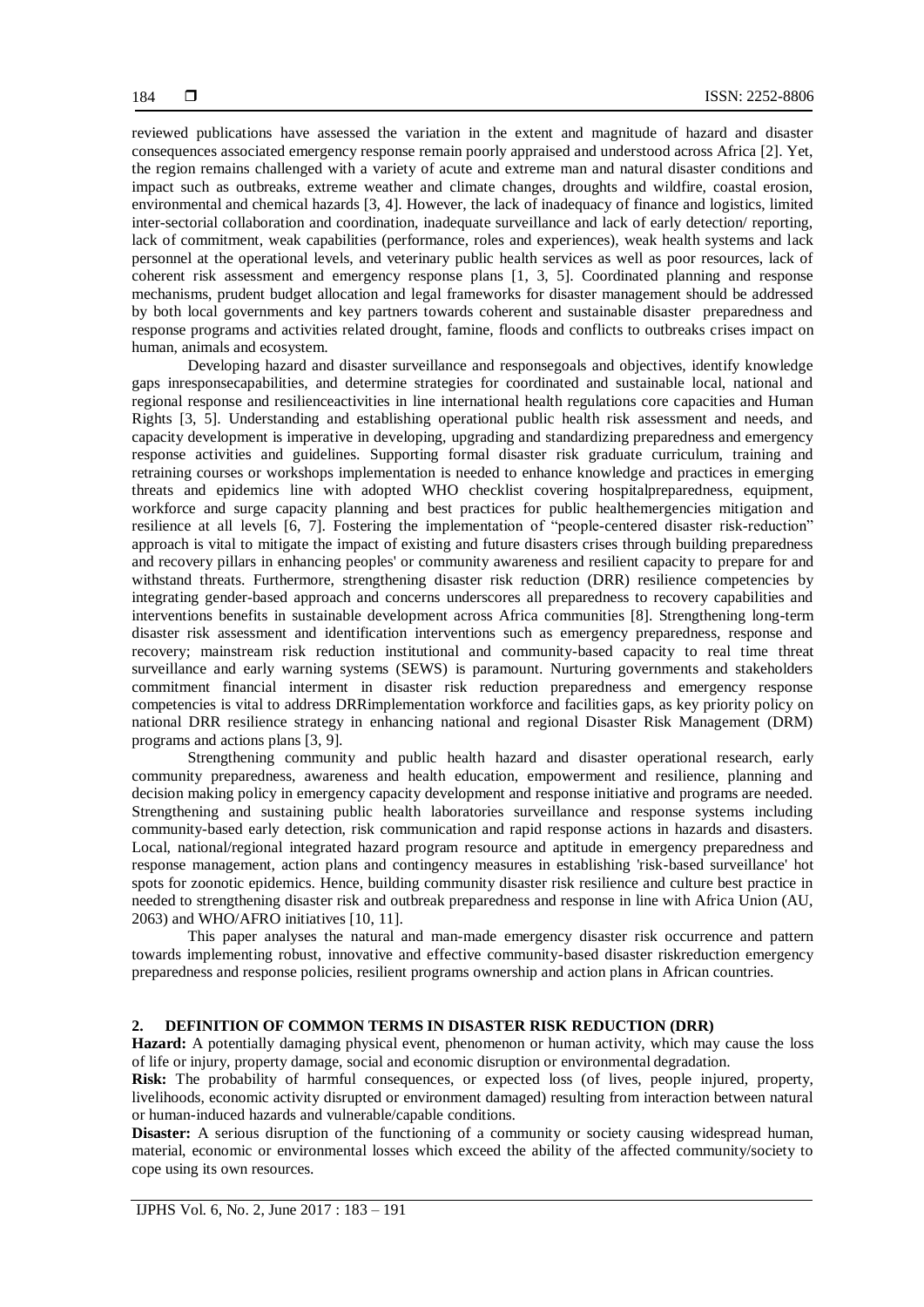**Vulnerability:** A set of conditions and processes resulting from physical, social, economic and environmental factors, which increase the susceptibility of a community to the impact of hazards.

**Risk assessment:** A process to determine the nature and extent of risk by analyzing potential hazards and evaluating existing conditions of vulnerability /capacity that could pose a potential threat or harm to people, property, livelihoods and the environment on which they depend.

**Disaster risk reduction:** The systematic development and application of policies, strategies and practices to minimize vulnerabilities and disaster risks throughout a society, to avoid (prevention) or to limit (mitigation and preparedness) adverse impact of hazards, within the broad context of sustainable development.

**Mitigation:** Structural and non-structural measures undertaken to limit the adverse impact of natural hazards, environmental degradation and technological hazards.

**Resilience:** The capacity of a system, community or society to resist or to change in order that it may obtain an acceptable level in function and structure. This is determined by the degree to which the social system is capable of organizing itself, and the ability to increase its capacity for learning and adaptation, including the capacity to recovery from a disaster.

**Risk characterization**: An important step when risk assessors integrate information from hazard and vulnerability analyses to indicate the extent to which probable conclusions about the disaster risk can be made from the information and analysis for communicating based on technical accuracy and any uncertainties, conflicts or alternative viewpoints to risk managers and other stakeholders'decision making and resource allocation process.

**Risk communication:** An iterative mainstreaming risk assessment in development, risk communication process of constant exchange among relevant parties with the intention of bringing congruence between actual, perceived and estimated risks among stakeholders as well as between the risk and development communities. The cultivation of a culture of risk prevention in both risk management and development undertakings depends critically on information and communication.

**Risk management:** The systematic management of administrative decisions, organization, operational skills and responsibilities to apply policies, strategies and practices for disaster risk reduction [12].

implementation against these epidemics in these countries. Meningococcal meningitis is still endemic with sporadic epidemics .in most middle belt countries of Africa from Senegal in the west to Ethiopia in the east. The most affected countries were: Burkina Faso (8.362 cases and 269 deaths), Niger (8.283 cases and 669 deaths), Nigeria (4.130 cases and 401 deaths), Ghana (1.614 cases and 226 deaths), Mali (1.174 cases and 67 deaths) Chad (1.248 cases and 51 deaths) and Ethiopia (1,306 cases and 96 deaths), South Sudan as well asDRC (10,629 cases and 901 deaths), Uganda (1,785 cases and 65 deaths). In 2016, 8 countries declared epidemics compared to 21 countries in 2005 (Burkina Faso, Burundi, South Sudan, Cote d'Ivoire, DRC, Ethiopia, Ghana, Mali, Niger and Chad) reported a total of 23,336 cases and 3,189 deaths in addition to HIV, malaria, dengue and polio outbreaks burden recurrence.

Furthermore, our findings documented varied frequency of genocide to Boko-Haram, Al-Shabab and extremists terrorism attacks in (Rwanda, Nigeria, Mali, Niger, Kenya and Somalia, Eretria and Djibouti, Burkina Faso, South Sudan and Libya), civil unrest and conflicts or political instability and insecurity, Gabon, Cameroon, DR Congo, Ivory coast, Nigeria, Egypt, Libya, Kenya). As well as reported increased disaster risk exposure associated impact on vulnerable populations across Africa and foreigners, flask floods episodes (Mozambique, Zambia, Zimbabwe and Malawi, Benin to land-sliding in Angola and Rwanda) and coastal water overflows in Atlantic and Pacific Oceans bordering African countries as shown in Table 1.

The WHO/AFRO, the United Nations technical assistance as well as Africa Union and its partners provide support to countries for the development of various tools for early disaster risk detection and mapping, analysis and reporting to effect timely response based on alert threshold. These include early disaster risk investigation; prompt risk alertness and consistent communication, local checklist of outbreak or disaster risk preparedness, routine/action plan for mass vaccination campaign and effective implementation. As well as step up and scale up logistics and contingencies strategies and measures altogether with humanitarian agencies and non-governmental organizations (NGOs) for rapid and efficient emergency disaster response and management actions plans.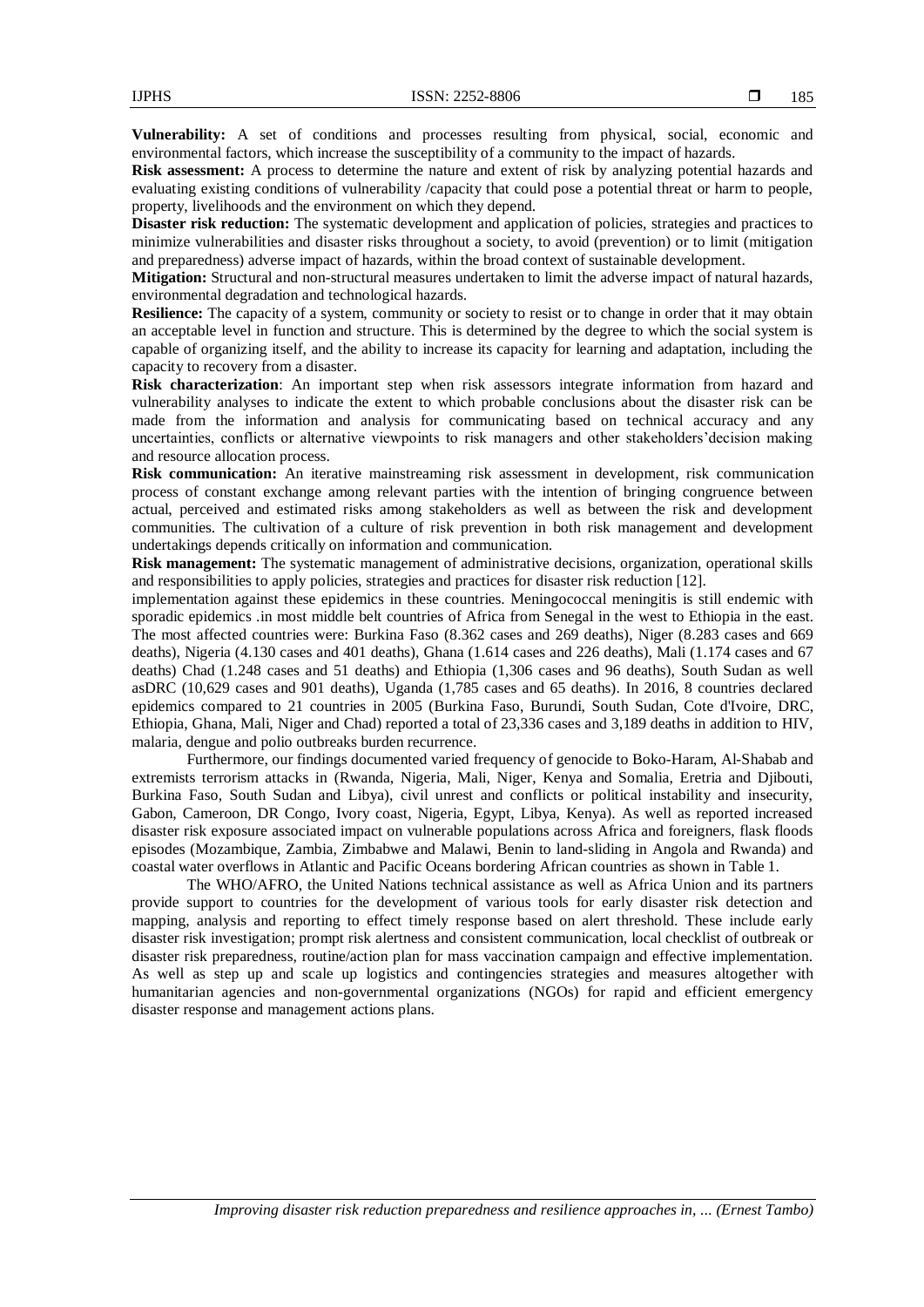| Africa region      | Drought/wildfire and<br>famine/hunger                                 | Political conflict, war<br>and mass<br>displacement                            | Infectious<br>diseaseInfectious<br>diseases outbreaks<br>disaster                             | Floods and<br>volcanic<br>eruption/coastal<br>erosion | Climate change<br>and global<br>warming |
|--------------------|-----------------------------------------------------------------------|--------------------------------------------------------------------------------|-----------------------------------------------------------------------------------------------|-------------------------------------------------------|-----------------------------------------|
| Central<br>Africa  | Moderate<br>(CAR, Chad,<br>Cameroon)                                  | High<br>(CAR, DRC, Congo,<br>Cameroon, Chad)                                   | High (Cholera, Malaria,<br>HIV.<br>Polio, Ebola, Meningitis,<br>Influenza)                    | Low<br>(CameroonEquat<br>o rial, Guinea)              | High (Across<br>Africa)                 |
| West Africa        | High<br>(Niger, Nigeria,<br>Burkina Faso, Mali,<br>Sahel Sahara,      | High (Nigeria, Ivory<br>coast, Guinea, Mali,<br>Niger)                         | High (Cholera,<br>Malaria.<br>HIV/TB, Polio, Lassa<br>fever, Ebola, Meningitis,<br>Influenza) | Moderate<br>(Nigeria,<br>Benin, Senegal,<br>Ghana)    | High (Across<br>Africa)                 |
| East Africa        | High (Djibouti,<br>Eritrea, Kenya,<br>Ethiopia,<br>Sudan, Madagascar) | Moderate (Sudan,<br>South Sudan.<br>Burundi, Eritrea,<br>Somalia)              | High (Cholera,<br>malaria, HIV/TB,<br>Ebola.<br>Meningitis, Influenza)                        | Moderate to<br>High                                   | High (Across<br>Africa)                 |
| Southern<br>Africa | High<br>(Malawi,<br>Mozambique,<br>Zimbabwe.                          | Moderate (Zimbabwe,<br>Malawi.<br>Mozambique, South<br>Africa)                 | High Cholera,<br>HIV/TB.<br>Meningitis, Influenza)                                            | High (Malawi,<br>South Africa.<br>Zimbabwe)           | High (Across<br>Africa)                 |
| Northern<br>Africa | High (Mauritania,<br>Egypt, Libya,<br>Morocco)                        | Moderate to High<br>(Libya, South Sudan,<br>Somalia, Sudan,<br>Egypt, Tunisia) | Low                                                                                           | Low                                                   | High (Across<br>Africa)                 |

Table 1. Summary of Major Risk Disaster Crisis and Occurrence Pattern Over Time Across Africa Major risk and disaster crisis across Africa

# **2.1. Public health emergency preparedness and response management stewardship and capabilities**

Owing to the increasing trend and patterns of public/community hazard and disaster consequences, improving public health emergency partnerships and investment opportunities to various stakeholders and community is crucial in building a culture of and capacity for disaster reduction and resilience in Africa [1, 2, 13]. These efforts are essential to prevent control and contain potential threats and disaster events engagement and commitment to scale emergency preparedness and response competency and capacity development. Implementing proactive public and community health surveillance and response partnership and coordination through early warning indicators and vigilance in both animal, human and environment risk factors and threats is needed. In such, well preparedhealth and environmentalsurveillance systems in improving planning for public health emergencies and coordination at local and regional levels should involve public health emergency response capability among service providers to enhance quick communication and better network in prevention and care services [14]. There is urgent need to accelerating the strategy's implementation within the Sendai Framework forDisaster Risk Reduction (SDRRF) post 2012 adopted of 10 year (Hyogo Framework for Action 2005-2015) comprehensive regional strategy for health disaster risk management (DRM) by 47 African member states commitments in achieving nine targets (expected to be achieved incrementally by 2014, 2017, and 2022) [1, 2]. These inter-sectoral and multidisciplinary strategies aimed at implementing sustainable and effective DRR and DRM institutional framework and actions plan; operational DRR competencies capacity for risk management; integration of relevant framework and capacity for risk assessment and mapping impact; fostering resilience culture and contextual interventions at all levels [1, 4]. Strengthening health systems preparedness and emergency response management, and disasters recovery process; and, timely and evidence-based hazards and their impact on public health risk information dissemination and feedback is core.

Firming up sound DRR and DRM planning in all types of hazards preparedness and response capabilities and activities requires evidence and knowledge use in health and medical laws related to emergency management, including local, state and regional legislations to the International Health Regulations (IHR, 2005) and practice adherence. Local communities during emergencies and disasters policies, appropriate solutions and procedures implementation are need in complex disaster plans rampant across Africa [1]5, 16]. Contextual risk analysis inrisk/problem identification, analysis of needs is crucial in effective and timely development and implementation of integrated public health emergency preparedness and response plans and goals/strategies. Ensuring robust and coherent SDRRF nationwide planning and riskbenefits communication in strengthening generic capacities for resilience against all livelihood risks integration, coordination education, and recovery operations coupled with response exercises and drills training technical assistance and compliance with IHR, 2005 and Human Rights in achieving the sustainable development goals in Africa [17-19] as shown in Table 2.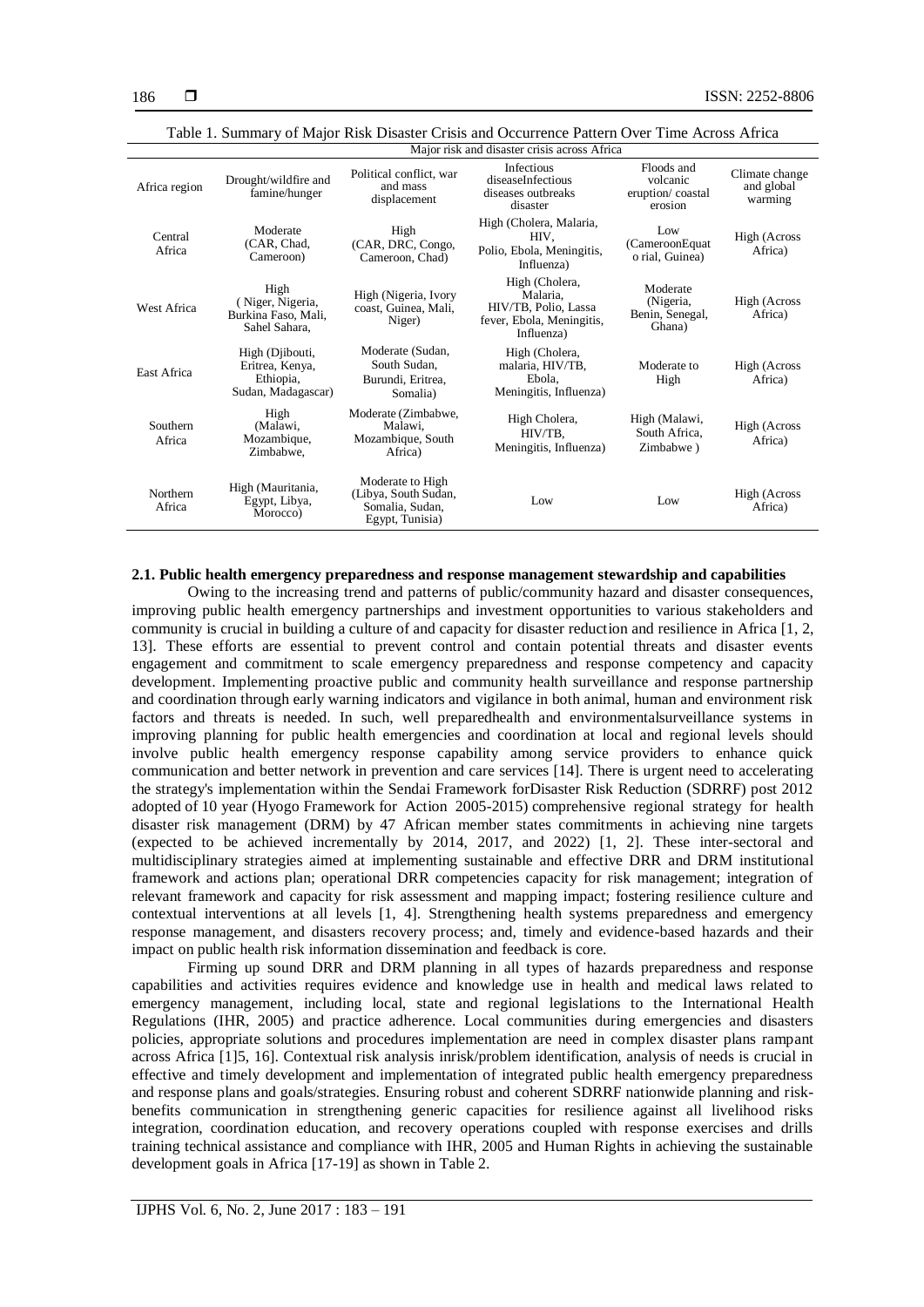| Table 2. Integrating Disaster Risk Assessment, Preparedness and Emergency Response in Sustainable |  |  |  |  |  |  |
|---------------------------------------------------------------------------------------------------|--|--|--|--|--|--|
| Development Goals in Africa                                                                       |  |  |  |  |  |  |

| Hazard or Disaster Risk<br>Reduction phase                                                                                              | Planning and Programmes                                                                                                                                                                                                                                                                                                                                                                                                                                                  | Interventions and Activities                                                                                                                                                                                                                                                                                                                                                                                                                                                                                        |
|-----------------------------------------------------------------------------------------------------------------------------------------|--------------------------------------------------------------------------------------------------------------------------------------------------------------------------------------------------------------------------------------------------------------------------------------------------------------------------------------------------------------------------------------------------------------------------------------------------------------------------|---------------------------------------------------------------------------------------------------------------------------------------------------------------------------------------------------------------------------------------------------------------------------------------------------------------------------------------------------------------------------------------------------------------------------------------------------------------------------------------------------------------------|
| Vulnerability and risk<br>assessment and<br>identification                                                                              | • Preparing hazard work plan for evaluation<br>• Identification of key issues, structural and<br>non-structural measures for mitigating<br>disaster risks<br>Collection of basic information and data<br>vulnerability and risk<br>• Generation of development strategies<br>Analyzing the political and institutional<br>$\bullet$                                                                                                                                      | Impact of disasters on integrated development<br>$\bullet$<br>policies, programs investment decision making<br>and outcomes<br>Making disaster risk reduction and development<br>interventions mutually supportive<br>Evaluating threats from hazards and<br>٠<br>vulnerabilities<br>Developing strategies for disaster risk                                                                                                                                                                                        |
| Disaster risk<br>communication and<br>resilience                                                                                        | frameworks<br>• Determining the viability and access to<br>productive resources and capital formation<br>for coping strategies<br>Adopting and adapting ensuring equitable<br>access to multi-hazard approach to disaster<br>risk information and communication<br>management<br>• Integrating health information collection and<br>monitoring vulnerability data systems<br>• Formulation of disaster risk development<br>strategies in managing competing interests    | preparedness and emergency action<br>Managing trade-offs to achieve policy<br>$\bullet$<br>coherence and concerted actions<br>Strengthening generic capacities for resilience<br>against all livelihood risks<br>Developing and applying risk reduction<br>$\bullet$<br>instruments.<br>Improving the quality pre, during to post-<br>disaster lessons learnt and exchanges in<br>development interventions<br>Integration of disaster risk reduction in<br>$\bullet$<br>development planning and practices include |
| Disaster risk decision-<br>making and programmes<br>implementation,<br>Monitoring and<br>Evaluation of<br>effectiveness and<br>benefits | Production of hazard maps<br>$\bullet$<br>Preparation of vulnerability and risk studies<br>٠<br>Selection of best project options<br>٠<br>Preparation of investment packages<br>Strengthening comparative research and<br>analysis on gender aspects of disaster risks<br>and promoting economic diversification<br>• Enhancing inter-country cooperation to<br>improve management of shared resources<br>• Creating a culture of and capacity for disaster<br>reduction | land use planning, structural engineering,<br>environmental management, social protection<br>and safety nets, and financial management<br>Increasing women's access to disaster risk<br>management information, including through<br>public awareness on the gender perspective in<br>disaster reduction<br>Building capabilities of communities and<br>٠<br>people that embody monitoring and continuous<br>learning and improvement to cope with future<br>disasters                                              |

Leveraging on stakeholders technical assistance and training in establishing early warning indicators, epidemiologic and diagnostic laboratory data and information from medical charts and records is critical in droughts and famine/malnutrition to health systems programming and budgeting. Establishing and maintaining effective partnership and relationships coupled with accountable and transparent management by health managers, representatives of local medical and public health communities' officers, the media and the general public [18-20]. Generating rapid information to assist decision-makers in the event of a disaster managing crises and recognizes the capacity of capable citizens and community organizers to facilitate response and recovery if provided the opportunity and resources in tackling urgently and sustainably growing malnutrition and epidemics threat, and ecosystem degradation impact-related climate changes and global warming [21, 22]. Local information is a prerequisite for strategic and tactical statewide planning and managing crises and recognizes the capacity of capable citizens and community organizers to facilitate response and recovery if provided the opportunity and resources [24, 25]. Recognizing that public and global health security requires urgent attention, the significant individual and collective commitment and investment to avert direct and indirect health impacts is vital. Such effort can be achieved by providing evidence-based national and regional decision-makers in community roles by focusing on how best to forecast, prevent, respond, and recover public health disasters crises or emergency situations [1, 18], [23-25].

# **2.2. Building community disaster risk reduction surveillance, emergency preparedness and response capacity**

Strengthening integrated community disaster risk reduction surveillance data and information collection and analysis can efficiently and effectively respond to potential to deliver an array of prevention and care services. Building capacity in Emergency preparedness and response management is needed in ensuring that the nation's health care systems have "surge capacity" the ability to respond to mass casualty events and adequately care [26, 27]. Functioning integrated public health laboratory in surveillance testing and screening; detection and early reporting of clinical case(s) and infection as well as providing timely public health preventive and control interventions and measures and quality outcomes [28]. Building operational level public health emergency surveillance and response capacity is capital in accurate and reliable diagnosis, evaluation and appropriate use of frontline, laboratory or point of care testing or screening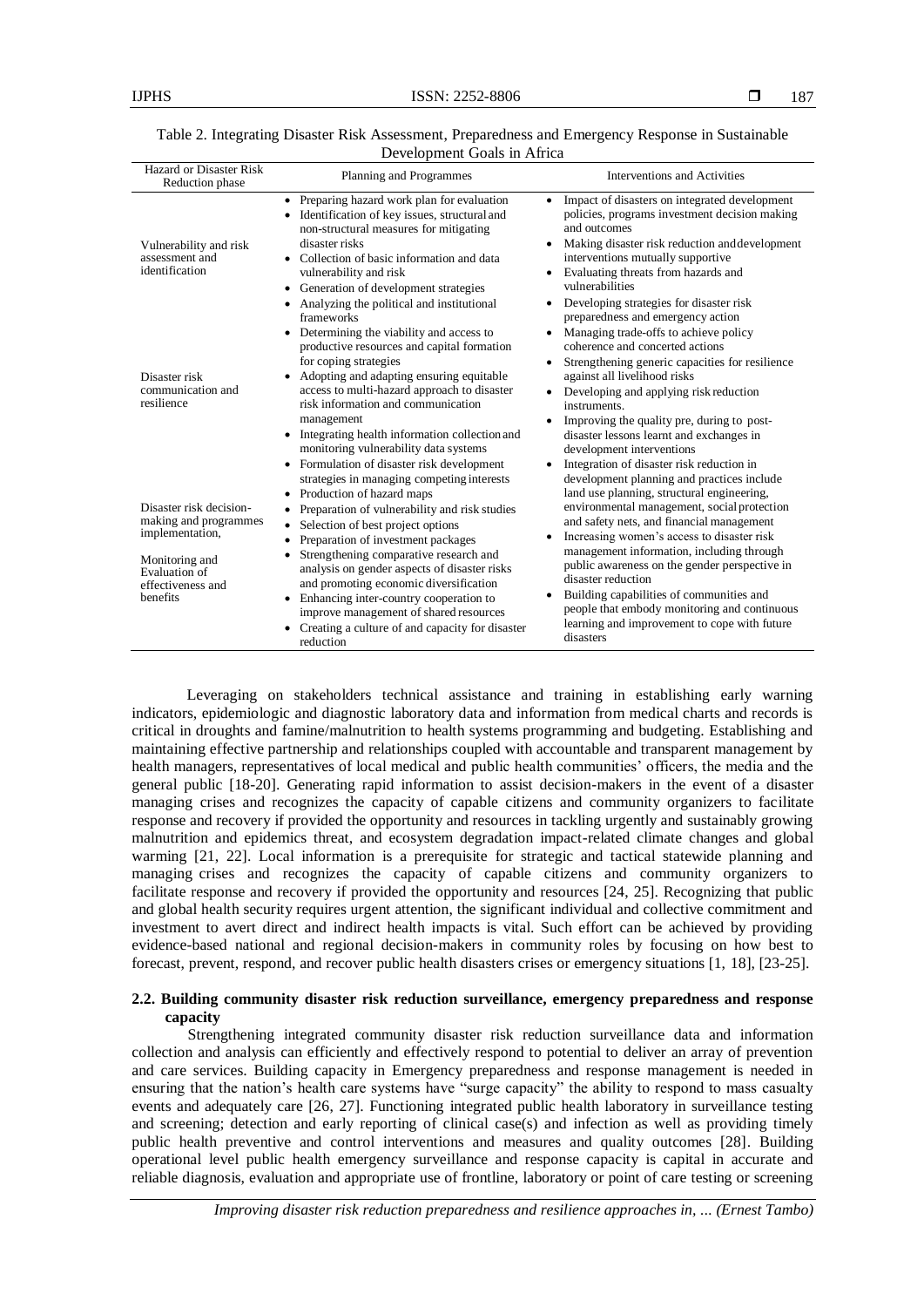of various biomarkers to assess the hazard and disease/epidemics burden in communities [29, 30]. Quality and rational patient management in any humanitarian or national program or interventions uptake in the allhazard approach rather than a scenario-based contingency planning can lead to the development of a standardized models and curriculum for training both in-service and pre-service DRR expertise and allied personnel [30, 31]. The risks and benefits of regional, country and local disaster management curriculum, capacity development programs and training activities integration into emergency programs in medical and paramedical schools and centers educational curriculum requires further evaluation across Africa.

Addressing operational public health emergency preparedness and response needs and challenges is needed in ensuring evidence priorities and tactics are periodically reset and communicated for developing and acquiring medical countermeasures, including food commodities and vaccines stockpile to respond rapidlyto emerging disaster or catastrophic situations [32-35]. Improving these alternative disaster risk reduction resilience strategies and counter-measures is critical such as establishing community-based DRR surveillance and resilience programs, accessible facilities and tools to rapidly logistics, local insourcing and supply chain provision such as (vaccines, PPE and contextual tools or regulation by laws). Importantly, the importance of risk data sharing reforms and regional platforms across African countries in emergency crisis should be established towards quality evidence in emergency interventions and outcomes metrics in Africa.

# **2.3. Benefits of community-based early risk detection and communication, and rapid response actions**

In summary, globalization of trade and travel coupled with climate change and global warning continue to exacerbate disaster risk and has created interdependencies that render local disaster impacts in distant locations relevant to communities everywhere, such that risk is shared across national and institutional boundaries [34, 35]. The Sendai Framework DRR implementation offers a unique opportunity to move beyond simply responding to emergencies to a more comprehensive, prevention-based approach to management through the use of science and technical capabilities to improve social protection, people's healthy livelihood and productivity [1, 2], [36, 37]. Of note, the Sendai Framework promotes the strengthening of the science–policy interface and the development of links to other large global instruments (Sustainable Development Goals, climate change, and the International Health Regulations) [2, 7, 10, 23, 37].

Therefore, reducing disaster risk is a shared responsibility particularly where events or mass gatherings are enhanced by the advantages of globalization in terms of travel, interconnectivity of services, and supply chains [33, 36]. Implementing local DRR surveillance and early warning for evidence-based approach thatblend all-hazard risk readiness and management strategies is vital for the effectiveness and robustnessof agriculture, poverty alleviation andfood security, environmental and health security and safety (including infectious diseases and emerging epidemicsprevention and control) national and global initiatives benefits [38-41]. In practice, it will rely on the prospects and impact ofin country and cross country SDF-DRR harmonization and integration into national priorities and strategic action plans across intergovernmental agreements, the International Health Regulations, the Sustainable Development Goals, and the UN Framework Convention on Climate Change and sustainable development goals (SDGs) in African countries [13, 4], [37-40], [42, 43].

# **3. MOVING FORWARD DISASTERS RISK AND CRISES IMPACT MITIGATION AND RESILIENCE IN AFRICA**

Strengthening political commitment and institutional aspects, involving governance issues of policy and planning, legislation, organizational structures, resources, and, normative frameworks implementation; engaged leadership commitment, partnerships and investment decision-making.

- Building comprehensive and sustainable local/national risk analysis is needed in DRR hazard awareness projects and emergency response capabilities activities against existing and future threats and disasters costs
- Forecasting hazards and vulnerability impact assessment framework in sentinel or routine sites is necessary to gather DRR surveillance and early warning indices monitoring in strengthening effective and evidence-based mitigation, emergency preparedness programmes and response capabilities.
- Timely and accurate information on public health risk assessment on needs, issues and challenges is capital
- To prioritize capacity building, training and for effective community preparedness, refinement of plans, skills development and empowerment in implementation of real-time grid that reflected local/regional readiness and guidelines of how to improve efficient disaster risk preparedness and response system with end users' uptake and compliance.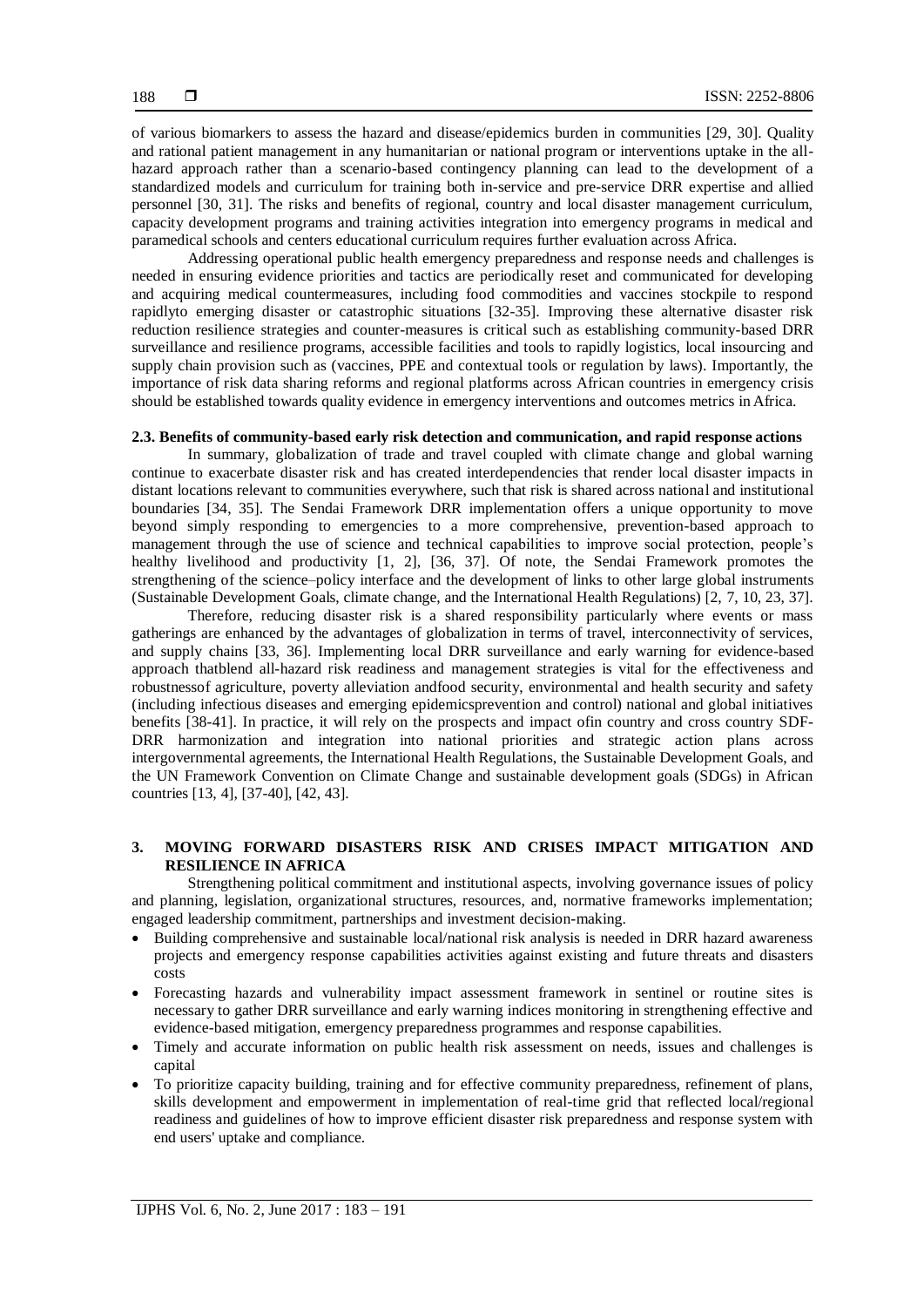- Evaluation of formal and informal educational programs and training workshops that could rapidly prepare large numbers of health professionals working in hospitals and communities pre- and postdisaster impact recovery and management
- Addressing context-specific preparedness and response needs and challenges (socio-economic, medical and psychosocial, etc…) and innovative tactics against existing and furure disaster events locally and globally.
- Establishment of local and regional stockpiled network reliable and relevant DRR operational response plans and contingency measures.

Expanding proven effective response solutions and mechanisms to oversee local DRR educational programs and scenario training, and to ensure sufficient community access to protective equipment and materials stockpile in emergency events.

# **4. CONCLUSION**

Implementation of real-time DRR framework and targets benefits is crucial and relies on improving government and regional leadership and investment on DRR surveillance data and early warning indices gathering and monitoring. This is critical in generating contextual data for quality evidence-based priorities, preparedness and emergency operational policies and programmes against evolving droughts and outbreaks, famine, flood and conficts consequences across Africa. Local community /regional readiness and resilience projects and technical assistance is essential to advance evidence-based, robust and efficient public health risk communication, disaster risk prediction strategies to emergency response system against current and future disaster situations, with continuous drills, quality monitoring and evaluation of programs effectiveness, performance and accountability competencies in improving disaster risk reduction preparedness and resilience approaches in emergency response interventions in Africa.

# **ACKNOWLEDGMENT**

Thanks to Africa Disease intelligence and Surveillance Institute and Université des Montagnes for providing the enabling environment.

#### **REFERENCES**

- [1] Olu O., *et al.*, ["Strengthening health disaster risk management in Africa: multi-sectoral and people-centred](https://www.ncbi.nlm.nih.gov/pubmed/27484354) [approaches are required in the post-Hyogo Framework of Action era,"](https://www.ncbi.nlm.nih.gov/pubmed/27484354) *BMC Public Health,* vol. 16, pp. 691,2016.
- [2] Downes E., ["Nursing and complex humanitarian emergencies: Ebola is more than a disease,](https://www.ncbi.nlm.nih.gov/pubmed/25645474)" *Nurs Outlook,* vol/issue: 63(1), pp. 12-5, 2015.
- [3] Levett J., ["Disastrous events and political failures,"](http://www.ncbi.nlm.nih.gov/pubmed/25882131) *Prehosp Disaster Med*., vol/issue: 30(3), pp. 227-8, 2015.
- [4] "The African Public Health Emergency Fund: stocktaking- report of the Secretariat," 2015.
- [5] Reyers B., *et al.*, ["Navigating complexity through knowledge coproduction: Mainstreaming ecosystem services into](https://www.ncbi.nlm.nih.gov/pubmed/26082541) [disaster risk reduction,](https://www.ncbi.nlm.nih.gov/pubmed/26082541)" *Proc Natl Acad Sci U S A,* vol/issue: 112(24), pp. 7362-8, 2015.
- [6] Hinton C. F., *et al.*, ["CDC Grand Rounds: Addressing Preparedness Challenges for Children in Public Health](https://www.ncbi.nlm.nih.gov/pubmed/26356838) [Emergencies,](https://www.ncbi.nlm.nih.gov/pubmed/26356838)" *MMWR Morb Mortal Wkly Rep*., vol/issue: 64(35), pp. 972-4, 2015.
- [7] Norman I. D., *et al.*, ["A review of Ghana's 2009-2013 integrated strategic response plan for pandemic influenza:](https://www.ncbi.nlm.nih.gov/pubmed/22843551) [illustrative study of the perceived adequacy of preparedness for the pandemic influenza of sub-Sahara Africa,"](https://www.ncbi.nlm.nih.gov/pubmed/22843551) *Emerg Med J.*, vol/issue: 30(5), pp. 388-92, 2013.
- [8] :Sendai Framework for Disaster Risk Reduction 2015–2030," 2015. [http://www.](http://www/) unisdr.org/files/43291\_sendaiframeworkfordrren.pdf. Accessed 01 Oct 2016.
- [9] Cancedda C., *et al*., ["Strengthening Health Systems While Responding to a Health Crisis: Lessons Learned by a](https://www.ncbi.nlm.nih.gov/pubmed/27688219) [Nongovernmental Organization during the Ebola Virus Disease Epidemic in Sierra Leone,"](https://www.ncbi.nlm.nih.gov/pubmed/27688219) *J Infect Dis*., vol/issue: 15(214), pp. S153-S163, 2016.
- [10] Bazeyo W., *et al.*, ["Institutional frameworks for management of epizoonotic emergencies in six countries in the](https://www.ncbi.nlm.nih.gov/pubmed/25130018) [EasternAfrica region: a situational analysis,"](https://www.ncbi.nlm.nih.gov/pubmed/25130018) *East Afr J Public Health,* vol/issue: 10(2), pp. 387-96, 2013.
- [11] Stander M., *et al.*, ["Hospital disaster planning in the Western cape, South Africa,"](https://www.ncbi.nlm.nih.gov/pubmed/22008453) *Prehosp Disaster Med*., vol/issue: 26(4), pp. 283-8, 2011.
- [12] Africa Office of the UN International Strategy for Disaster Reduction (UN/ISDR Africa, 2002), "Disaster risk reduction for sutainable development," 2002.
- [13] Aliyu A., ["Management of disasters and complex emergencies in Africa: The challenges and constraints,](https://www.ncbi.nlm.nih.gov/pubmed/26021392)" *Ann Afr Med*., vol/issue: 14(3), pp. 123-31, 2015.
- [14] Li Z. J., *et al.*, ["A practical community-based response strategy to interrupt Ebola transmission in sierra Leone,](https://www.ncbi.nlm.nih.gov/pubmed/27491387) [2014-2015,"](https://www.ncbi.nlm.nih.gov/pubmed/27491387) *Infect Dis Poverty*, vol/issue: 5(1), pp. 74, 2016.
- [15] Carlos C., *et al.*, ["Hospital preparedness for Ebola virus disease:](https://www.ncbi.nlm.nih.gov/pubmed/25960920) a training course in the Philippines," *Western Pac Surveill Response J*., vol/issue: 6(1), pp. 33-43, 2015.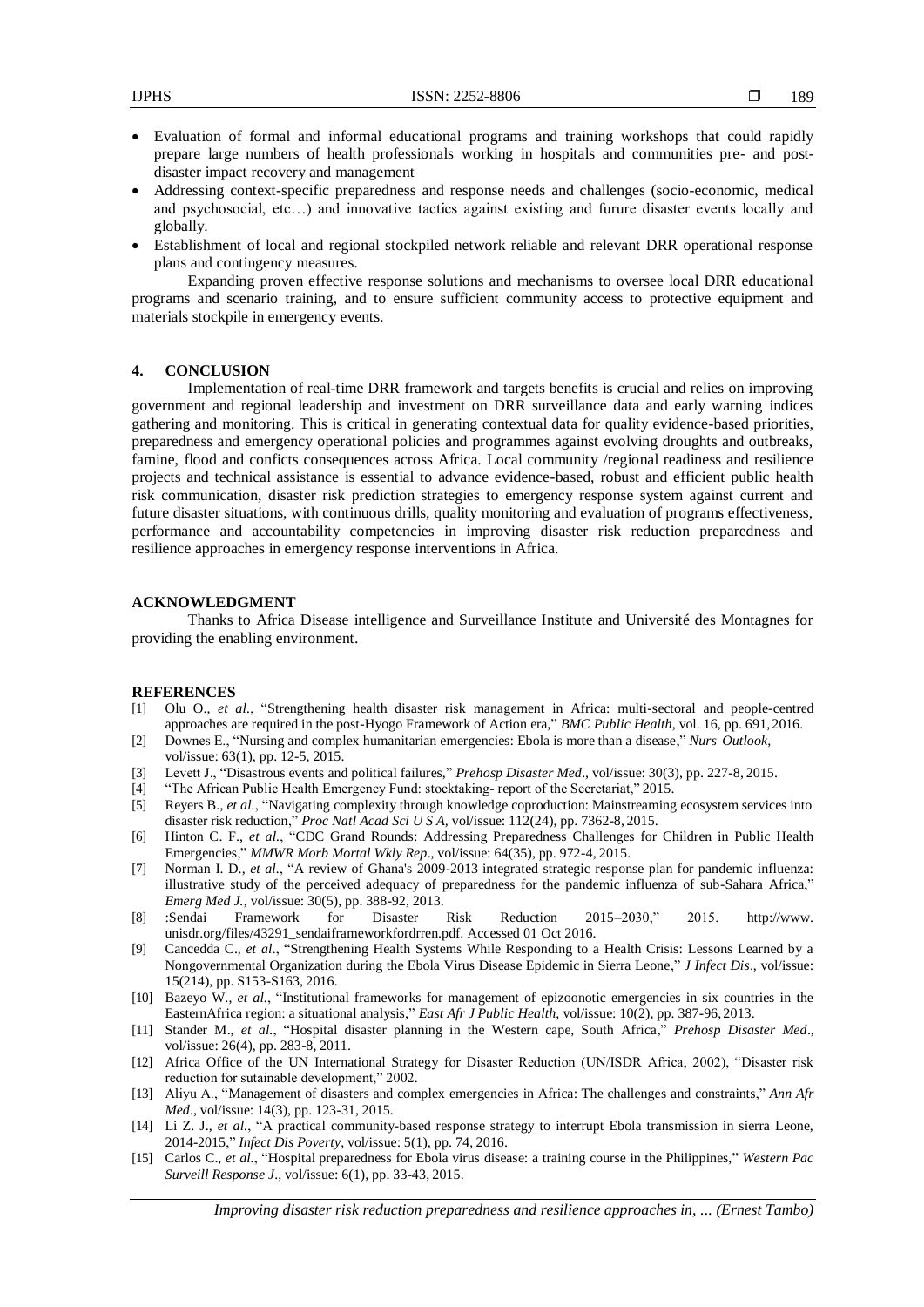- [16] Fan H. J., *et al.*, ["The Ebola threat: China's response to the West African epidemic and national development of](https://www.ncbi.nlm.nih.gov/pubmed/25563862) [prevention and control policies and infrastructure,"](https://www.ncbi.nlm.nih.gov/pubmed/25563862) *Disaster Med Public Health Prep.*, vol/issue: 9(1), pp. 64-5, 2015.
- [17] Oleribe O. O., *et al.*, ["Nigerian response to the 2014 Ebola viral disease outbreak: lessons and cautions,"](https://www.ncbi.nlm.nih.gov/pubmed/26740841) *Pan Afr Med J.*, vol/issue: 22(1), pp. 13, 2015.
- [18] Pollard K. A., *et al.*, ["Development of a disaster preparedness curriculum for medical students: a pilot study of](https://www.ncbi.nlm.nih.gov/pubmed/26102045) [incorporating local events into training opportunities,](https://www.ncbi.nlm.nih.gov/pubmed/26102045)" *Am J Disaster Med*., vol/issue: 10(1), pp. 51-9, 2015.
- [19] E. Tambo, *et al.*, "Rift Valley Hemorrhagic Fever Epidemics in Niger Cross Border with Mali, West Africa," *The Lancet Inf Dis*., vol/issue: 16(12), pp. 1319-1320, 2016.
- [20] Braman L. M., *et al.*, ["Climate forecasts in disaster management: Red Cross flood operations in West Africa,](https://www.ncbi.nlm.nih.gov/pubmed/23066755) [2008,"](https://www.ncbi.nlm.nih.gov/pubmed/23066755) *Disasters,* vol/issue: 37(1), pp. 144-64, 2013.
- [21] Canyon D. V., *et al.*, ["Managing Community Resilience to Climate Extremes, Rapid Unsustainable Urbanization,](https://www.ncbi.nlm.nih.gov/pubmed/26481330) Emergencies [of Scarcity, and Biodiversity Crises by Use of a Disaster Risk Reduction Bank,"](https://www.ncbi.nlm.nih.gov/pubmed/26481330) *Disaster Med Public Health Prep*., vol/issue: 9(6), pp. 619-24, 2015.
- [22] Miller A., *et al.*, ["Integrating Health Research into Disaster Response: The New NIH Disaster Research Response](https://www.ncbi.nlm.nih.gov/pubmed/27384574) [Program,"](https://www.ncbi.nlm.nih.gov/pubmed/27384574) *Int J Environ Res Public Health,* vol/issue: 13(7), pp. E676, 2016.
- [23] Bailey M. S., *et al.*, ["Bending the curve: force health protection during the insertion phase of the Ebola](https://www.ncbi.nlm.nih.gov/pubmed/26036821) [outbreakresponse,"](https://www.ncbi.nlm.nih.gov/pubmed/26036821) *J R Army Med Corps*., vol/issue: 162(3), pp. 191-7, 2016.
- [24] Usman A., *et al.*, ["Recurrent cholera epidemics in Kano--northern Nigeria,](https://www.ncbi.nlm.nih.gov/pubmed/17892230)" *Cent Afr J Med.*, vol/issue: 51(3-4), pp. 34-8, 2005.
- [25] Bharti N., *et al.*, "Remotely measuring populations during a crisis by overlaying two data sources," *Int Health,* vol/issue: 7(2), pp. 90-8, 2015.
- [26] Mertens K., *et al.*, ["The direct impact of landslides on household income in tropical regions: A case study from the](https://www.ncbi.nlm.nih.gov/pubmed/26855356) [Rwenzori Mountains in Uganda,"](https://www.ncbi.nlm.nih.gov/pubmed/26855356) *Sci Total Environ,* vol. 550, pp. 1032-43, 2016.
- [27] Kahindo M. J., *et al.*, ["Impact of mid-level management and support on the performance of a district health system](https://www.ncbi.nlm.nih.gov/pubmed/21695871) [in the Democratic Republic of the Congo,](https://www.ncbi.nlm.nih.gov/pubmed/21695871)" *Med Trop (Mars),* vol/issue: 71(2), pp. 147-51, 2011.
- [28] Bazeyo W., *et al.*, ["Ebola a reality of modern Public Health; need for Surveillance, Preparedness and Response](https://www.ncbi.nlm.nih.gov/pubmed/26301008) [Training for Health Workers and other multidisciplinary teams: a case for Uganda,"](https://www.ncbi.nlm.nih.gov/pubmed/26301008) *Pan Afr Med J.*, vol. 20, pp. 404, 2015.
- [29] Almedom A. M., ["Resilience research and policy/practice discourse in health, social, behavioral, and](https://www.ncbi.nlm.nih.gov/pubmed/21448375) [environmental sciences over the last ten years,"](https://www.ncbi.nlm.nih.gov/pubmed/21448375) *Afr Health Sci.*, vol/issue: 8(1), pp. S5-13, 2008.
- [30] E. Tambo, *et al.*, "Rebuilding transformation strategies in post-Ebola epidemic in Africa," *J. Infectious Diseases of Poverty,* vol. 6, pp. 71.
- [31] Derderian K., "Changing tracks as situations change: humanitarian and health response along the Liberia-Côte d'Ivoire border," *Disasters,* vol/issue: 38(4), pp. 673-89, 2014.
- [32] Bazeyo W., *et al.*, ["Regional approach to building operational level capacity for disaster planning: the case of the](https://www.ncbi.nlm.nih.gov/pubmed/25130025) [Eastern Africa region,](https://www.ncbi.nlm.nih.gov/pubmed/25130025)" *East Afr J Public Health,* vol/issue: 10(2), pp. 447-58, 2013.
- [33] Usher K., *et al.*, ["Strengthening and preparing: enhancing nursing research](https://www.ncbi.nlm.nih.gov/pubmed/24703706) for disaster management," *Nurse Educ Pract.*, vol/issue: 15(1), pp. 68-74, 2015.
- [34] Norman I. D., *et al.*, ["A review of Ghana's 2009-2013 integrated strategic response plan for pandemic influenza:](http://www.ncbi.nlm.nih.gov/pubmed/22843551) [illustrative study of the perceived adequacy of preparedness for the pandemic influenza of sub-Sahara Africa,"](http://www.ncbi.nlm.nih.gov/pubmed/22843551) *Emerg Med J.*, vol/issue: 30(5), pp. 388-92, 2013.
- [35] Reusken C., *et al.*, ["Identification of essential outstanding questions for an adequate European laboratory response](http://www.ncbi.nlm.nih.gov/pubmed/25692204) [to Ebolavirus Zaire West Africa 2014,"](http://www.ncbi.nlm.nih.gov/pubmed/25692204) *J Clin Virol,* vol. 62, pp. 124-34, 2015.
- [36] Andre M., *et al.*, "Centers for Disease Control and Prevention (CDC). [Assessing and mitigating the risks for polio](http://www.ncbi.nlm.nih.gov/pubmed/25166927) [outbreaks in polio-free countries -](http://www.ncbi.nlm.nih.gov/pubmed/25166927) Africa, 2013-2014," *MMWR Morb Mortal Wkly Rep*., vol/issue: 63(34), pp. 756- 61, 2014.
- [37] Kaiser R., *et al.*, ["The application of geographic information systems and global positioning systems in](http://www.ncbi.nlm.nih.gov/pubmed/12825436) humanitarian [emergencies: lessons learned, programme implications and future research,"](http://www.ncbi.nlm.nih.gov/pubmed/12825436) *Disasters,* vol/issue: 27(2), pp. 127-40, 2003.
- [38] Lutge E., *et al.*, ["A hospital based surveillance system to assess the burden of trauma in KwaZulu-Natal Province](http://www.ncbi.nlm.nih.gov/pubmed/26363572) [South Africa,"](http://www.ncbi.nlm.nih.gov/pubmed/26363572) *Injury,* 2015.
- [39] Stein C., *et al*., ["Meeting national response time targets for priority 1 incidents in an urban emergency medical](http://www.ncbi.nlm.nih.gov/pubmed/26428589) [services system in South Africa: More ambulances won't help,"](http://www.ncbi.nlm.nih.gov/pubmed/26428589) *S Afr Med J.*, vol/issue: 105(10), pp. 840-4,2015.
- [40] E. Tambo, *et al.*, "Strengthening community emergency preparedness and response in threats and epidemics disasters prevention and management in Saudi Arabia," *Intl J Emergency Medicine*, vol/issue: 13(3), pp. 288-298, 2017.
- [41] Fähnrich C., *et al.*, ["Surveillance and Outbreak Response Management System \(SORMAS\) to support the control](http://www.ncbi.nlm.nih.gov/pubmed/25846493) [of the Ebola virus disease outbreak in West Africa,"](http://www.ncbi.nlm.nih.gov/pubmed/25846493) *Euro Surveill,* vol/issue: 20(12), 2015.
- [42] Smith M. J. and Silva D. S., ["Ethics for pandemics beyond influenza: Ebola, drug-resistant tuberculosis, and](http://www.ncbi.nlm.nih.gov/pubmed/26507138) [anticipating future ethical challenges in pandemic preparedness and response,"](http://www.ncbi.nlm.nih.gov/pubmed/26507138) *Monash Bioeth Rev.*, vol/issue: 33(2-3), pp. 130-47, 2015.
- [43] Orach C. G., *et al*., ["Performance of district disaster management teams after undergoing an operational level](http://www.ncbi.nlm.nih.gov/pubmed/25130026) [planners' training in Uganda,"](http://www.ncbi.nlm.nih.gov/pubmed/25130026) *East Afr J Public Health,* vol/issue: 10(2), pp. 459-68, 2013.